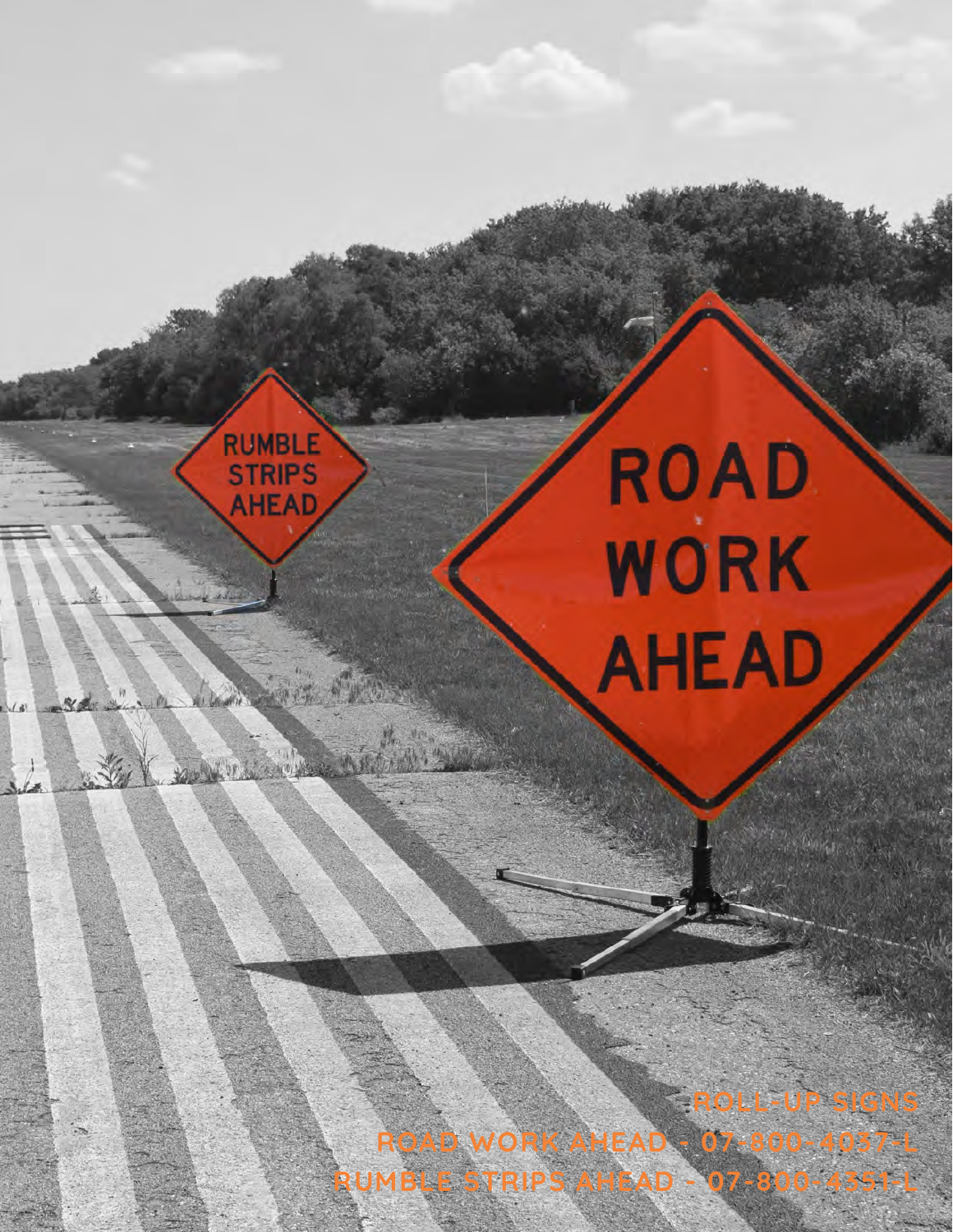# QUADRA FLEX ROLL-UP SIGNS

Quadra Flex Roll-Up Signs are a quick and effective way to call attention to your workzone and are available in a variety of materials to meet all your workzone needs.

**NEW TRAFFIC** 

**PATTERN AHEAD** 

## Quadra Flex Roll-Up Sign Features:

- MASH Approved
- NCHRP-350 Certified

ВE

**PREPARED** 

**TO STOP** 

- Meets MUTCD Specifications
- Lexan Polycarbonate pockets

• Ribs prevent splinters and fraying

- Available in 36" or 48" sizes
- Fiberglass ribsets



#### Available Legends\*\*

Arrow Left Symbol Arrow Right Symbol Arrow Up Symbol Be Prepared to Stop Bike Lane Closed Border Only Bump Caution Construction Construction Ahead

Construction Overhead Detour Do Not Pass Symbol *(White)* End Construction End Road Work Flagger Symbol Lane Closed Lane Closed Ahead Men Working

Merge Left Merge Right Mower Ahead No Exit No Left Turn Symbol *(White)* No Right Turn Symbol *(White)* No Shoulder One Lane Road Pedestrian Crossing Symbol

Ramp Closed Right Lane Closed Road Closed Ahead Road Work Ahead Rumble Strip Ahead Shoulder Closed Utility Construction Ahead Worker Symbol Yield Symbol *(White)*

### \*\*SEE PRICE LIST FOR MORE LEGEND OPTIONS AND OVERLAYS\*\*